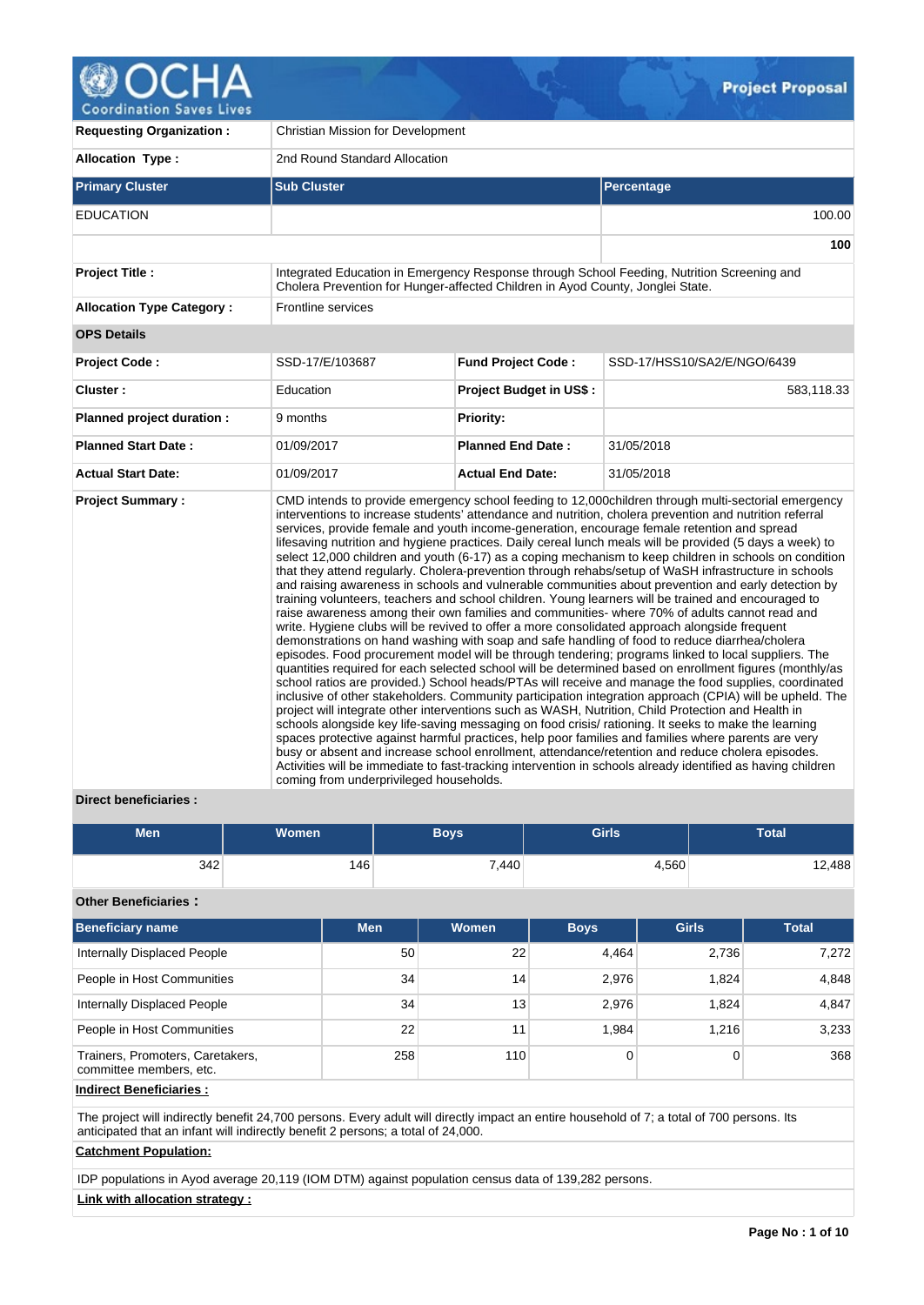In line with the allocation strategy, the project has prioritized frontline activities to provide a vital and timely injection of resources into the 2017 HRP, through emergency school feeding to focus on preventing deaths, diseases and cognitive underdevelopment. This will be an emergency component aimed at increasing the nutritional intake of children and maintaining or increasing children's attendance, while also boosting the community's engagement in the school community. Lives will be saved through nutrition and hygiene messaging along with the dietary supplement. Protective and highly engaging modalities of education are to be deployed due to the effects of food insecurity and active cholera outbreak in Ayod especially. The project seeks to utilize ongoing EiE interventions in Ayod, build on the past gains; promote enrollment and attendance in schools. The following activity types will be given priority in line with cluster strategy- #1. Emergency school feeding, #2. Nutrition screening, messaging and referral to nutrition facilities, #3. Cholera prevention through rehabs/setup of hand washing facilities/ latrines, provision of soap and HTH, referral to CTUs.

#### **Sub-Grants to Implementing Partners :**

| <b>Partner Name</b>                                    | <b>Partner Type</b> | <b>Budget in US\$</b>       |          |
|--------------------------------------------------------|---------------------|-----------------------------|----------|
|                                                        |                     |                             |          |
| Other funding secured for the same project (to date) : |                     |                             |          |
| <b>Other Funding Source</b>                            |                     | <b>Other Funding Amount</b> |          |
| In kind contributions and online funding               |                     |                             | 5,500.00 |

## **Organization focal point :**

| <b>Name</b>              | <b>Title</b>              | <b>Email</b>                | <b>Phone</b>     |
|--------------------------|---------------------------|-----------------------------|------------------|
| Rt. Rev. Thomas Tut Gany | <b>Executive Director</b> | ed@cmdsouthsudan.org        | +211 950888555   |
| Daniel Kusemererwa       | Programs Coordinator      | pc@cmdsouthsudan.org        | +211 927 190 134 |
| Edwin Marita             | M&E/Programs Officer      | cmdsouthsudan@gmail.com     | +211 915 175 002 |
| Jennifer Aoko            | <b>Education Manager</b>  | education@cmdsouthsudan.org | +211 922 211 444 |
| <b>BIAI/ABAIILIB</b>     |                           |                             |                  |

#### **BACKGROUND**

#### **1. Humanitarian context analysis**

As of June 2017, the Integrated Phase Classification (IPC) Working Group declared possibility of famine likely or possible in Ayod County (IPC 4 - emergency)- one-step below Famine on the IPC scale. Evidence shows that the Global Acute Malnutrition (GAM) prevalence is above the WHO emergency threshold of 15% in the County. The high GAM rates have been affected by the suboptimal infant and young child feeding practices (IYCF) among the children, chronic food insecurity, increased seasonal incidences of cholera and poor water, hygiene and sanitation (WaSH) services. The County has also been hit hard by cholera since March 2017 as close to 1,200 cholera cases having been reported (treated or dead); attributed to poor WASH practices amongst communities, including unsafe water consumption and open defecation. Recent conflict resulted to loss in livelihoods, dysfunctional markets (County not supported by WFP), reduced planting activities, severely disrupted basic health care and nutrition services, deterioration in WaSH services, and increased disease outbreak. Ayod hosts the largest number of IDPs in Jonglei State, following the repeated devastation and displacement between 2014-2017. IOM DTM data indicates 151,597 persons displaced (several multiply) from Southern and Central Ayod towards Jiech, Gorwai, Kharmun, Padek and Pagillocations considered safe havens with over 40% of those women and children.

The Education Cluster/ACAPS nationwide EiE Assessment in Dec 2016 found food to be the main reason why children are not in school. Basic surveys by CMD in Ayod also indicate an average dropout rate of up to 28% (children population of 29,000 to 21,000) between June 2016 and June 2017 due to hunger. 90% of adult populations are without access to work, education and basic services (WFP, 2016) and heavily reliant on aid. Children are from poor families or parents are too busy trying to meet household food needs or absent. General performance of children in schools remains low with school dropout, irregular attendance and absenteeism common with lack of food being the leading cause (ibid). The completion rate in Ayod primary schools is less than 10 per cent, one of the lowest in the Country. Primary school female enrollment stands at only 38.9%.

UNICEF funding through CMD in Ayod County has enabled a gross enrollment of 23,341 children and adolescents between 3-18 years including 8,386 girls across the county over the past six months. A lack of intervention through school feeding activities will erode previous gains achieved, and prevent children from accessing the protective factors of school (psychosocial support, lifesaving messages and access to other services), placing children and youths at risk of abuse and exploitation. Missing substantial periods of schooling makes girls more susceptible given the levels of extreme deprivation girls are particularly vulnerable to sexual exploitation. During this time of food shortage, children are more likely to be pulled out of school to help the family find food and will simply be kept home if they have no liveliness to attend. For girls in particular, early drop out and marriage has been an ongoing effect of the economic and food crisis, as families require the economic dowry for household survival. This current desperation will lead to greater displacement. It is now more important than ever that children and the school community are taught lifesaving hygiene and nutrition practices to avoid further complications of waterborne diseases and child illnesses in the ongoing rainy season. Nutritional and health status are powerful influences on a child's learning and on how well a child performs in school.

## **2. Needs assessment**

**5,500.00**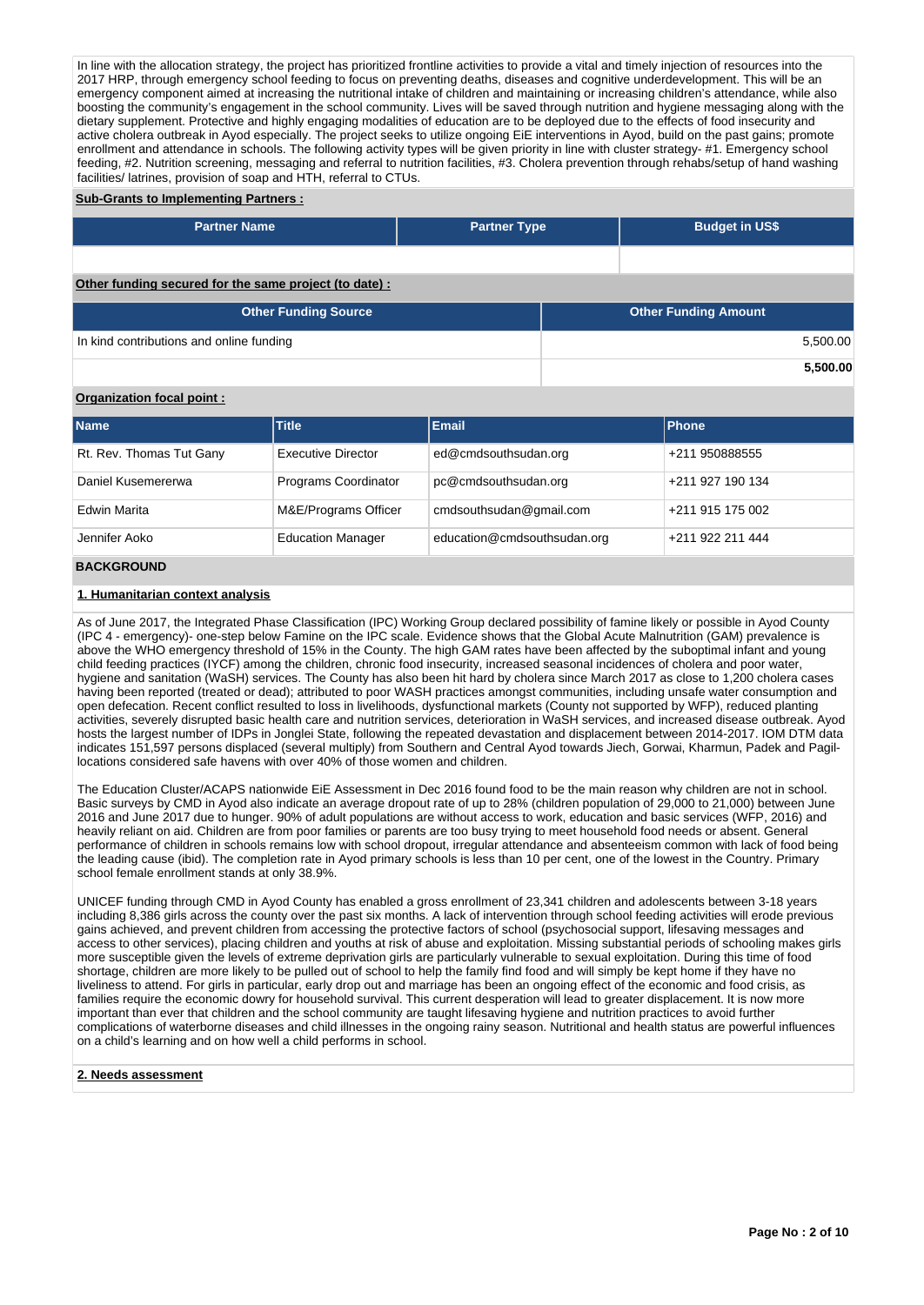IOM DTM data indicates 151,597 persons displaced (several multiply) from Southern and Central Ayod towards Jiech, Gorwai, Kharmun, Padek and Pagil- locations considered safe havens with over 40% of those women and children. Evidence reports only 17%- 19% settlements as having food access in Ayod, the lowest food access levels in Jonglei in May. Consistent with new arrivals from neighbouring counties resulting from ongoing skirmishes between armed actors limited cultivation. While only 10% of adult populations have access to work, education and basic services (WFP, 2016), education stands out as one of the major needs. Despite a desire to sustain education activities in Ayod county attendance trends amongst children have been irregular due to hunger. 12,000 severely affected children (40% girls) have been identified through screening; most of these children walk long distances from home to schools without food. These children are from poor families or parents unable to meet daily household food needs or absent. Acute malnutrition remains a major public health emergency in South Sudan, Global Acute Malnutrition (GAM) prevalence is above the WHO emergency threshold of 15%. Given the overall critical food security levels in Ayod , food security situation is likely to deteriorate further in the coming months, without further substantial assistance. School aged children and youth are of particular concern, where food access levels have been consistently low in previous months.

## **3. Description Of Beneficiaries**

For the proposed project, 12,000 younger male/ female learners (aged 6-17) in areas affected by high food insecurity levels (IPC 4/5) including IDPs, returnees and from host community will be primarily targeted. Additionally, all education programs target adult male and female teaching and non-teaching personnel as well as parents and caregivers through Parent-Teacher Associations (PTAs). The county education department is a key beneficiary in implementation. Teachers, PTAs members, youths, school mothers and guards from the community will be reached directly with training and income generation. Communities within learning spaces will indirectly benefit from the project as over 24,000 parents will be saved time to pursue livelihood activities without concern over caring for their children during school periods as well as through community awareness campaigns and messaging. Beneficiaries selected based on; % of children in school and out of school, reasons for dropping out of school, cholera risks, WaSH needs and protection concerns for children. IASC Guidelines for Gender-based Violence Interventions in Humanitarian Settings will be used as a tool for planning and coordination. Humanitarian principles of humanity, neutrality, impartiality and independence are strongly upheld in CMD's project implementations.

#### **4. Grant Request Justification**

It follows from the background that school children and youth population of up to 20,000 in Ayod could soon drop out of school due to hunger. As per the National Assessment conducted by the South Sudan Education Cluster in November 2016, findings showed that there was a correlation between pupil school attendance and availability of food in the schools.

CMD proposes to providing an emergency school feeding mechanism to ensure children's continued access to food while continuing their learning and creating a positive pull factor which keeps boys away from fighting and enhances girls' protection. Providing food in school means that children's nutritional intake can be directly monitored, guaranteeing that food that is intended for them is indeed consumed by them. The action also includes a small youth component to encourage positive community engagement while creating income and filling needed roles in the school feeding mechanism. CMD's humanitarian work in Ayod has exposed us to extensive education needs including the need for trauma counseling infused into education programs and borrows from previous experience collected from SSHF SA1 school feeding project in Ulang County, benefitting over 4,000 children. CMD has a rapid cholera response in Ayod County that has managed over 1,200 cases of cholera since March 2017, and transportation and warehousing would be aligned, and project staff and support staff will be shared to maximize the resources. CMD has a dedicated EiE/WaSH/Health Units on ground with experience of leading assessment on program impact and quality.

This project will be dovetailed to our current EiE project in Ayod. The messaging will be integrated in the current learning materials and training, the same teachers will be engaged so there will be no addition incentives, most of the staff in the current EiE will be engaged so there will be minimal staff hired under this project. CMD is the Education in Emergency focal organization for Ayod County; currently supporting UNICEF funded learning and teaching activities in 66 schools, remunerating 455 volunteer teachers with beneficiary caseloads of over 27,000 children and youth.

#### **5. Complementarity**

Cholera-prevention through rehabs/ setup of WaSH infrastructure in schools and raising awareness in schools and communities where only 5% of adults can read and write. Rehabilitation of temporary child friendly learning spaces (TCFLS) will enable continuation of learning for girls and boys affected by emergency and provide physical protection from the dangers of a crisis environment, mitigate the psychosocial impact of the crisis, and facilitate screening for children who need special assistance. The project will work in collaboration with nutrition actors to establish referral mechanisms for children affected. Schools will act as zones of peace and as platforms to provide other live saving services such as immunization, food distributions, NFIs distribution, screening amongst others. In order to uphold standards of hygiene and sanitation, CMD will complement WASH programs in Ayod to ensure the establishment of WASH facilities in the TLSs that are protective, appropriate and gender segregated. Key messaging such as environmental protection will be incorporated into learning activities. CMD's model is to integrate all of the programs in order to holistically strengthen community and protect the most vulnerable.

# **LOGICAL FRAMEWORK**

#### **Overall project objective**

Provide integrated school feeding/cholera prevention/nutrition screening and life-saving messaging multi-sectorial emergency response to avert possible death, reduce hunger and malnutrition, disease and cognitive underdevelopment to already enrolled children and reach out to out-of-school children who have no access to cholera prevention, child protection and nutrition referral services.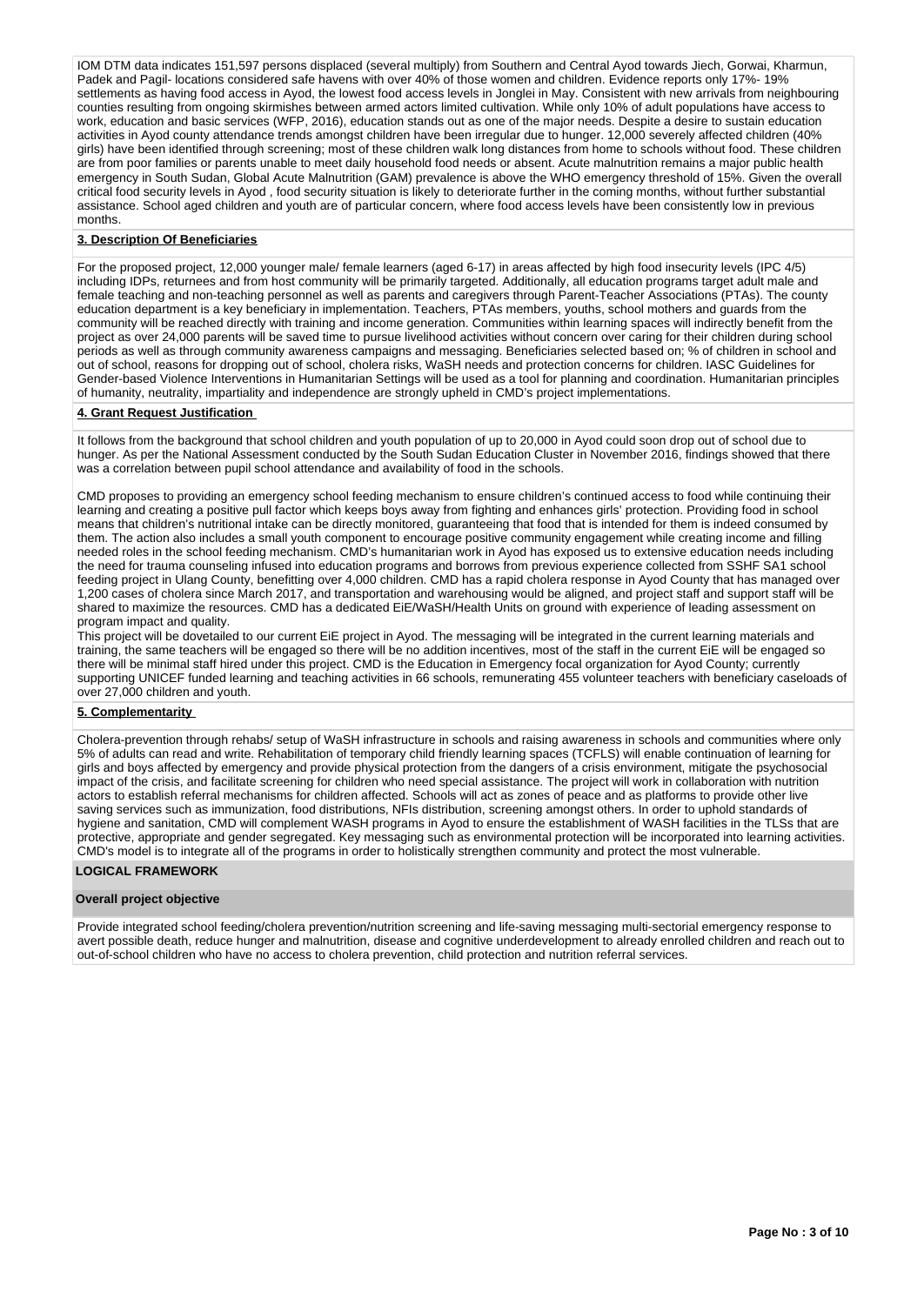| <b>EDUCATION</b>                                                                                           |                                                                                                      |                                 |  |  |  |  |  |  |  |  |  |
|------------------------------------------------------------------------------------------------------------|------------------------------------------------------------------------------------------------------|---------------------------------|--|--|--|--|--|--|--|--|--|
| <b>Cluster objectives</b>                                                                                  | <b>Strategic Response Plan (SRP) objectives</b>                                                      | <b>Percentage of activities</b> |  |  |  |  |  |  |  |  |  |
| Crisis-affected girls and boys (3-18 yrs) have<br>access to safe, healing and inclusive learning<br>spaces | SO1: Save lives and alleviate the suffering of<br>those most in need of assistance and<br>protection | 40                              |  |  |  |  |  |  |  |  |  |
| Cognitive skills of crisis affected children (3-<br>18 yrs) are strengthened.                              | SO3: Support at-risk communities to sustain<br>their capacity to cope with significant threats       | 40                              |  |  |  |  |  |  |  |  |  |
| Risks to crisis-affected girls and boys (3-18)<br>are reduced.                                             | SO3: Support at-risk communities to sustain<br>their capacity to cope with significant threats       | 20                              |  |  |  |  |  |  |  |  |  |

**Contribution to Cluster/Sector Objectives :** This project will help to sustain access of famine-affected children to learning activities and thus ensuring that there is sustenance of the gains that have been realized earlier in the education sector. The provision of nutritious meals to children through the school feeding program will help to address the pangs of hunger that usually interfere with the attention span of children thus affecting learning outcomes. It will help prevent death, disease and cognitive underdevelopment; lives will be saved through nutrition and hygiene messaging along with the dietary supplement.

## **Outcome 1**

Learning and well being of children and school aged youths improved in targeted schools through the provision of emergency school feeding in Ayod County.

### **Output 1.1**

## **Description**

Emergency school feeding provided to 12,000 children and school aged youths (4,560 girls) attending learning spaces supported by CMD in Ayod.

#### **Assumptions & Risks**

Effectiveness of logistical deliveries

The inflation of food costs will not exceed the available budget

Ayod always remains land-able to UNHAS, humanitarian and chartered flights

### **Indicators**

|                 |                                                         |                                                                                                                                                                      | End cycle beneficiaries |              |      |                   | <b>End</b><br>cycle |
|-----------------|---------------------------------------------------------|----------------------------------------------------------------------------------------------------------------------------------------------------------------------|-------------------------|--------------|------|-------------------|---------------------|
| Code            | <b>Cluster</b>                                          | <b>Indicator</b>                                                                                                                                                     | <b>Men</b>              | <b>Women</b> |      | <b>Boys Girls</b> | <b>Target</b>       |
| Indicator 1.1.1 | <b>EDUCATION</b>                                        | [Frontline] Number of boys and girls receiving<br>emergency school feeding                                                                                           |                         |              | 7,44 | 4,56<br>0         | 12.000              |
|                 |                                                         | <b>Means of Verification:</b> Training reports, Waybills/goods received notes, beneficiary registration forms                                                        |                         |              |      |                   |                     |
| Indicator 1.1.2 | <b>EDUCATION</b>                                        | Percentage of boys and girls attending (middle)<br>and end of project) in relation to number of boys<br>and girls enrolled and receiving emergency school<br>feeding |                         |              | 45   | 50                | 95                  |
|                 | <b>Means of Verification</b> : Daily attendance rosters |                                                                                                                                                                      |                         |              |      |                   |                     |

Meal token registries

# **Activities**

## **Activity 1.1.1**

Establishment of registries for emergency school feeding including issuing of meal cards to children and school aged youths attending learning spaces.

#### **Activity 1.1.2**

Provision of Emergency school feeding to male and female children and school aged youths attending learning spaces managed by CMD in Ayod county.

#### **Outcome 2**

Multi - sectoral cross cutting referrals strengthened through supported schools in Ayod county.

### **Output 2.1**

#### **Description**

PSS, Nutrition screening, messaging, referral to nutrition facilities, and cholera prevention through WASH interventions and referrals to CTCs through school structures. (PTAs/SMCs and adolescent youths)

## **Assumptions & Risks**

Improved nutrition surveillance and assessment system (NHIMS) is in place to better inform programming

Beneficiaries willing and able to seek care

All therapeutic and fortified supplementary foods acceptable to target populations

### **Indicators**

|                 |                  |                                                                                                                                    | <b>End cycle beneficiaries</b> |                               |      |      | End<br>cycle |
|-----------------|------------------|------------------------------------------------------------------------------------------------------------------------------------|--------------------------------|-------------------------------|------|------|--------------|
| Code            | <b>Cluster</b>   | <b>Indicator</b>                                                                                                                   | <b>Men</b>                     | Women   Boys   Girls   Target |      |      |              |
| Indicator 2.1.1 | <b>EDUCATION</b> | [Frontline] Number of children who have access to<br>PSS services and referral pathways for protection.<br>nutrition, basic health |                                |                               | 7.44 | 4.56 | 12.000       |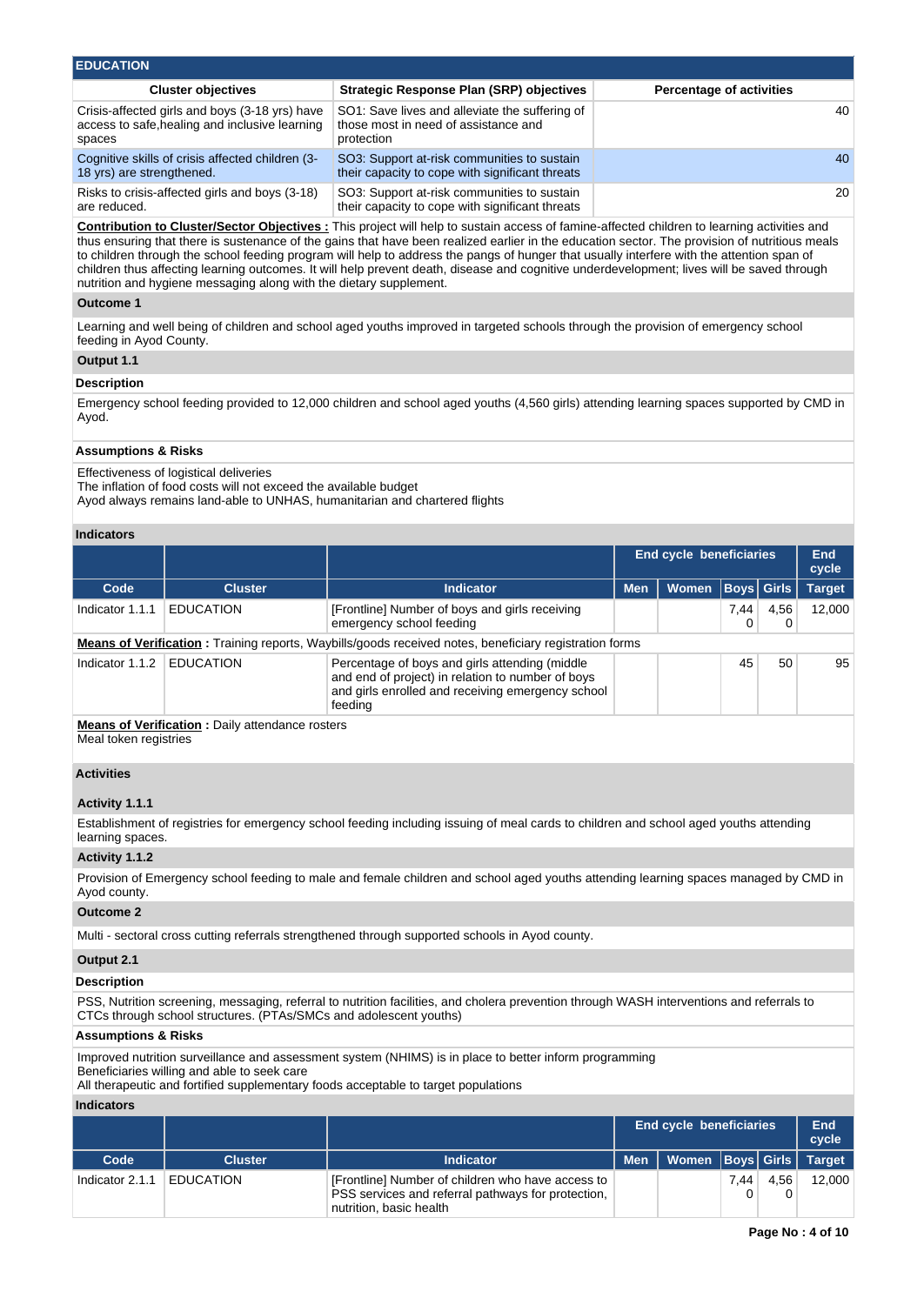|                               | <b>Means of Verification:</b> Screening reporting database, Monitoring reports |                                                                                                                                                                                |    |    |    |    |     |
|-------------------------------|--------------------------------------------------------------------------------|--------------------------------------------------------------------------------------------------------------------------------------------------------------------------------|----|----|----|----|-----|
| Indicator 2.1.2               | <b>EDUCATION</b>                                                               | [Frontline] Number of teachers trained on referral<br>mechanisms for protection, nutrition and basic<br>health                                                                 | 84 | 36 |    |    | 120 |
|                               | <b>Means of Verification:</b> Training reports, beneficiary registration forms |                                                                                                                                                                                |    |    |    |    |     |
| Indicator 2.1.3               | <b>EDUCATION</b>                                                               | [Frontline] Number of youth engaged in<br>dissemination of life-saving messages on child<br>protection, hygiene, health, nutrition and GBV in<br>schools and local communities |    |    | 45 | 35 | 80  |
| <b>Means of Verification:</b> |                                                                                |                                                                                                                                                                                |    |    |    |    |     |
| <b>Activities</b>             |                                                                                |                                                                                                                                                                                |    |    |    |    |     |
| Activity 2.1.1                |                                                                                |                                                                                                                                                                                |    |    |    |    |     |
|                               |                                                                                | Training of teachers, PTAs and SMCs on referral mechanisms for protection, nutrition and basic health.                                                                         |    |    |    |    |     |
| Activity 2.1.2                |                                                                                |                                                                                                                                                                                |    |    |    |    |     |
|                               |                                                                                | Enhance screening for malnutrition status of boys and girls in supported schools in coordination with nutrition partners.                                                      |    |    |    |    |     |
| Activity 2.1.3                |                                                                                |                                                                                                                                                                                |    |    |    |    |     |
|                               | PSS services, WASH in schools activities carried out in targeted schools.      |                                                                                                                                                                                |    |    |    |    |     |
| Activity 2.1.4                |                                                                                |                                                                                                                                                                                |    |    |    |    |     |
|                               |                                                                                | Carry out health, nutrition and protection referrals from cases identified in learning spaces to partners in the area of operation.                                            |    |    |    |    |     |

#### **Additional Targets :**

# **M & R**

## **Monitoring & Reporting plan**

The project will be in direct supervision of the Monitoring&Reporting Officer; responsible for monitoring and ensuring high quality and timely inputs and activities result to achievement proposed. CMD will facilitate monthly visits to schools to monitor food procurement/handling/usage/suitability (community participation) and impact integrated within other ongoing school activities before the intervention and after. The Project Management Team will be responsible for supporting the collection, analysis and sharing of data across target schools with school feeding. Cluster standard indicators will be used to measure progress of the project which will be reported on Biweekly basis to cluster IM office. Data obtained from school activities will be consolidated and analyzed at the state and Juba level offices and feedback into the program unit to realign activities to planned standard. CMD has formulated data collection tools in line with the project objectives; these included School enrollment data collection hard cover books for each school, classroom daily attendance pupils' register, meals cards, which have been distributed to each class in all the 15 schools, Teachers daily attendance register given to every school , monthly school data collection form to end month reports. All these data collection materials are sex segregated and is able to give the required information for the project. Data generated will be shared with all stakeholders, as well as being used to adjust programming activities as needed to address any gaps or reduce overlaps as appropriate. M&E staff will regularly review data received from partners and undertake field visits to sites to assess progress and meet with partners and beneficiaries. Monthly progress reports that will provide summary of planned activities for the month, progress to date and plans will be shared. In addition, a final evaluation will be conducted at the end of the programme to assess achievements, lessons learned and best practices. CMD will work with RMF, the nutrition actor to ascertain nutrition levels of learners attending learning spaces supervised by CMD.

#### **Workplan**

| <b>Activitydescription</b>                                                                                                                                        | Year | 4  | $\overline{2}$ | 3            |              | 5 | 6 7 8 1 |   |   |   | $9$ 10 11 12 |
|-------------------------------------------------------------------------------------------------------------------------------------------------------------------|------|----|----------------|--------------|--------------|---|---------|---|---|---|--------------|
| Activity 1.1.1: Establishment of registries for emergency school feeding including<br>issuing of meal cards to children and school aged youths attending learning | 2017 |    |                |              |              |   |         | х | X |   |              |
| spaces.                                                                                                                                                           |      |    |                |              |              |   |         |   |   |   |              |
| Activity 2.1.1: Training of teachers, PTAs and SMCs on referral mechanisms for<br>protection, nutrition and basic health.                                         | 2017 |    |                |              |              |   |         | X | X | X | l X          |
|                                                                                                                                                                   | 2018 | X. | ΙX.            | <sup>X</sup> | $\mathsf{x}$ |   |         |   |   |   |              |
| Activity 2.1.2: Enhance screening for malnutrition status of boys and girls in<br>supported schools in coordination with nutrition partners.                      |      |    |                |              |              |   |         | X | X | X | x            |
|                                                                                                                                                                   | 2018 | X. | X              | X            | x            |   |         |   |   |   |              |

## **OTHER INFO**

### **Accountability to Affected Populations**

In order to ensure transparency, community participation has been instrumental in the project design. CMD has involved key community authorities such as the education director in the project design with key decisions and expectations laid out. Feedback and accountability mechanisms have been integrated into CMD's strategic plan, project proposals and made available to intended beneficiaries. CMD carries out staff inductions to acquaint staff with AAP standards. CMD will use both internal and external tools to address crosscutting issues and comply with relevant internal and international standards. During the assessment phase of the project, beneficiary discussions were held which included community leaders, elders, school children, youth, women-headed households, child-headed households, and the disabled. Information in local and preferred languages is provided to affected populations, on organizational procedure and manuals that are have incorporated AAP standards. Feed back and complaints mechanisms will be established through focus groups and existing community structures. Affected populations are fully involved and participate in project planning, adjustment and engagement.

#### **Implementation Plan**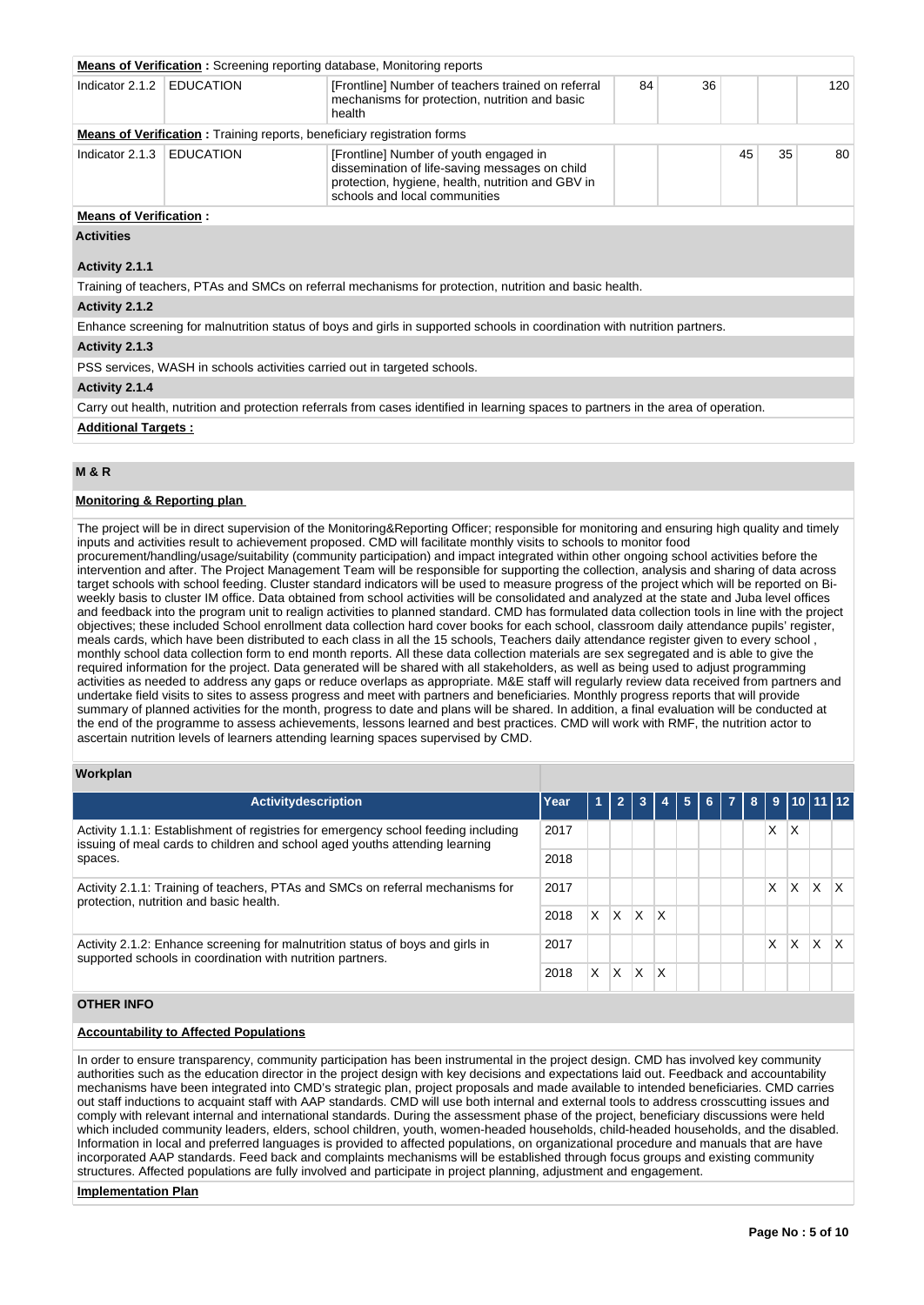CMD will be the sole implementer of the project, working closely with county education officials and PTAs. CMD staff based in Ayod County will take lead of project activities under the supervision of Juba based program staff who will have frequent travels to the field. At the start of the project, we will convene stakeholders meeting, to discuss timelines, expectations, stakeholder responsibilities, county led coordination and financial management arrangements. Under the auspice of the cluster and the SSHF TS, coordination of project activities will be arranged; Trained male and female beneficiaries identified from amongst the targeted populations, will be the front line education promoters to advance messages on education in an emergency setting. For technical aspects of project implementation, CMD will engage expertise from lead nutrition agencies within the state such as RMF (And IMA for Health) and also CRS implementing FSL and WASH in Ayod. CMD will strengthen existing structures, as opposed to creating parallel systems that do not add value to local capabilities. Primary stakeholders identified include the county Departments of Education and chiefs coordinated by the county RRC / RRA Secretary. CMD will implement each stage of the project in collaboration with these stakeholders and aim to include representatives from each government and nongovernment structure in training and capacity building components.

## **Coordination with other Organizations in project area**

| Name of the organization | Areas/activities of collaboration and rationale                                                                                                                                                                                             |
|--------------------------|---------------------------------------------------------------------------------------------------------------------------------------------------------------------------------------------------------------------------------------------|
| <b>RMF</b>               | RMF has a nutrition project in Ayod that we will leverage on nutrition<br>screening, and offering a holistic humanitarian response to especially<br>children.                                                                               |
| <b>CRS</b>               | CRS has components of both WASH and FSL projects in Ayod and<br>will; Project foresees a consolidated approach to the project through<br>integrated cholera response through enhanced water supply within<br>the school feeding structures. |
| IMA                      | IMA supports health in Ayod and will offer technical support in<br>combating cholera through schools and also treatment of other<br>common diseases.                                                                                        |

## **Environment Marker Of The Project**

A+: Neutral Impact on environment with mitigation or enhancement

#### **Gender Marker Of The Project**

2a-The project is designed to contribute significantly to gender equality

#### **Justify Chosen Gender Marker Code**

The project is designed to ensure gender is mainstreamed in every part of proposed interventions. Attention to regular attendance and retention of both boys and girls will be made to reduce risks associated with drop out i.e. child abduction, GBV, early marriage, recruitment by armed groups etc. Girls' attendance is paramount during this time of extreme hunger; the project has been designed to increase the presence of women in schools (School Mothers/cooks) who will also benefit from gender training and income generation through cooking. Youth women and men are also engaged in the project to bring in positive role models for young girls and boys and to support the learning environment. Among age groups, male children are the most affected by the current cholera epidemic in Ayod (28%). The project will promote gender equality by ensuring that the different challenges of boys and girls to access water, hygiene facilities and food are tackled. Mothers and fathers will be equally engaged in project activities. Life-saving messages disseminated will be gender sensitive.

#### **Protection Mainstreaming**

CMD commits to ensuring protection mainstreaming in all its humanitarian responses. Throughout this project, CMD will ensure affected populations are protected against harmful practices. IASC principles, and guidance by the Protection Cluster have been adhered to in designing the project and will be practised during implementation. Protection risks will be mitigated by introducing efficient crowd control measures during serving meals; school meals will be designed as an efficient crowd control measure. Targeted beneficiaries will be informed about the program- process, beneficiaries with genuine needs and who qualify for school feeding identified and registered to control the number of people and movement. Safe dining spaces will be established; specific with safe materials and designs including a different entrance and exit for beneficiaries, narrow pathways to ensure control, separate lines for pre-identified individuals with special needs such as children with special needs, weak and undernourished and those with limited mobility set, and providing water and eating shade. The waiting period will be a good opportunity to

reinforce key hygiene message such as hand-washing for cholera/diarrhoea control.Materials that could be used as tools to harm have been phased off CMD's distribution and utilization lists to emphasise the Do No Harm principle in a humanitarian setting. Equal opportunity has been given to all beneficiaries, to emphasise impartial access to assistance, with considerations set up for Children with Special needs in collaboration with protection actors. Male adolescents and young men have been identified as the most marginalised and neglected group of the affected population requiring urgent interventions.CMD will further strengthen communication channels with IDP communities, Host Communities and Returnees. Through PSS and Life Skills trainings, self protection capacities will be built amongst children. CMD plans to provide a multi – sector response utilising schools as platforms for humanitarian interventions.

#### **Country Specific Information**

#### **Safety and Security**

Security situation in Ayod remains stable but has to contend with additional IDPs who have been arriving from Southern and Central Ayod towards Jiech, Gorwai, Karmun, Padek and Pagil- locations considered safe havens.The tendency of populations to congregate in places makes service delivery easy. CMD has field presence in Ayod; native field staffs who coordinate well with local authorities and security units. Like previously, this facilitates unhindered, unconditional and sustained access across all target Payams. Activities will be implemented as planned with no/minimal interference foreseen. CMD staff is well versed with the local context and have undergone UNMISS led SAFE ToTs in the previous months as a staff safety mechanism. CMD ensures that security guidelines are issued to every staff before deployment to locations. Good working relationship with the RRA has enabled CMD establish herself within the county.

#### **Access**

Ayod is accessible via Air and river transport. 4 laudable airstrips- Pagil, Mogok, Wau and Pajiek will provide options for access and sustained implementation. Transportation to Ayod will be only by Air and by river within the payams for key supplies. CMD local staff have established themselves within the local context and have goodwill from local authorities and security. Like previously, this facilitates unhindered, unconditional and sustained access across all Payams.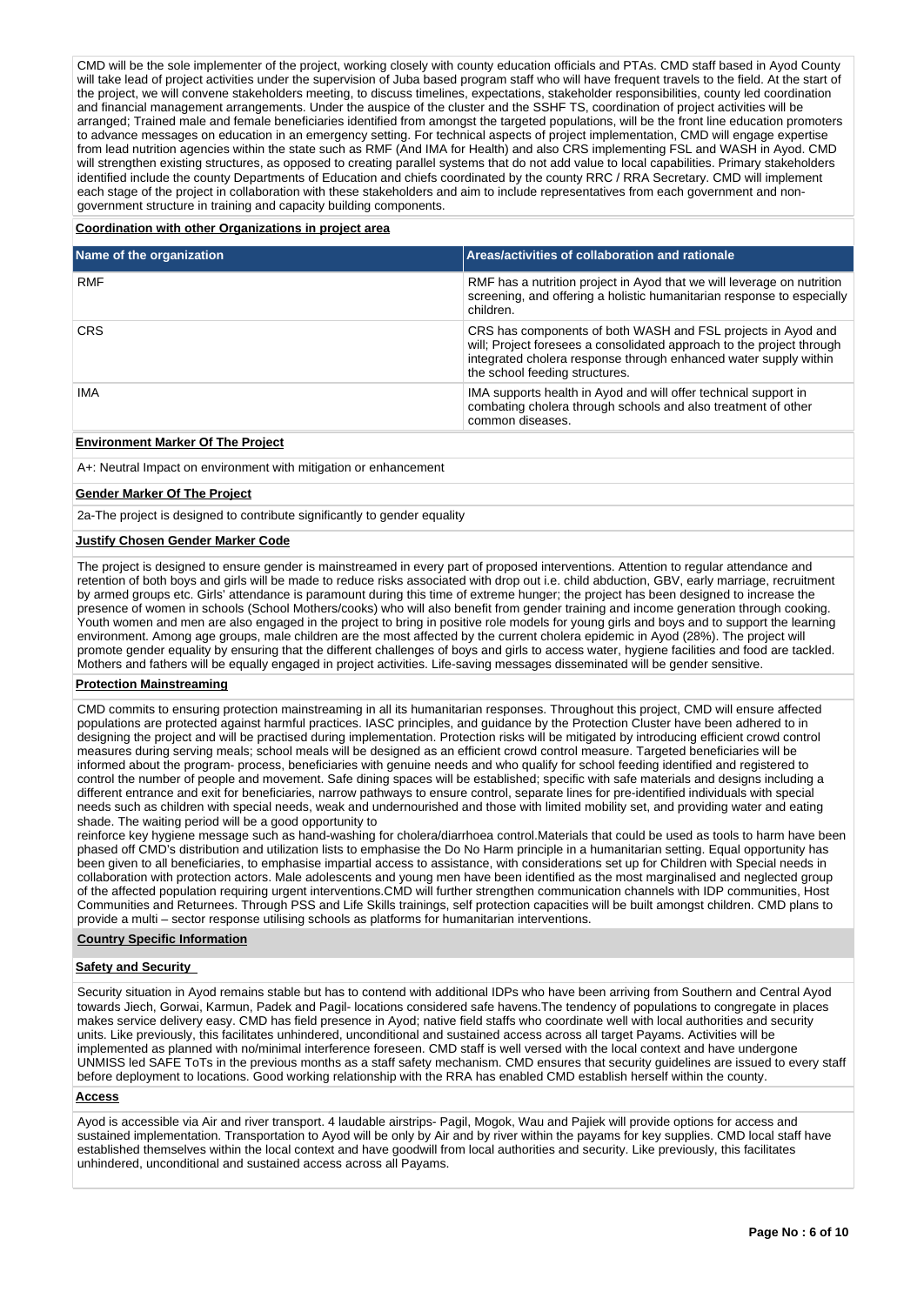# **BUDGET**

| Code | <b>Budget Line Description</b>                                                                                                                                                        |   | $D/S$ Quantity | <b>Unit</b><br>cost      | <b>Duration</b><br><b>Recurran</b><br>ce | $\%$<br>charged<br>to CHF | <b>Total Cost</b> |
|------|---------------------------------------------------------------------------------------------------------------------------------------------------------------------------------------|---|----------------|--------------------------|------------------------------------------|---------------------------|-------------------|
|      | 1. Staff and Other Personnel Costs                                                                                                                                                    |   |                |                          |                                          |                           |                   |
| 1.1  | <b>Executive Director</b>                                                                                                                                                             | S | 1              | 5,000<br>.00             | 9                                        | 30.00                     | 13,500.00         |
|      | G4; Managerial supervision of NGO affairs, 25% salary charged to SSHF; In touch with donors on issues related to strategy;<br>\$5,000/M; Includes salary, staff welfare               |   |                |                          |                                          |                           |                   |
| 1.2  | Programs Coordinator                                                                                                                                                                  | S |                | 1   4,000<br>.00         | 9                                        | 30.00                     | 10,800.00         |
|      | G-4; In charge of programs, supervises heads of units, project focal point person; 25% salary charged to SSHF; Juba based with<br>frequent field travels; Includes salary and welfare |   |                |                          |                                          |                           |                   |
| 1.3  | Project Manager                                                                                                                                                                       | D |                | $1 \mid 2,200$<br>.00    | 9                                        | 100.00                    | 19,800.00         |
|      | G-3; In charge of Education project activities; Supervision role; 100% salary charged to SSHF; Includes salary and staff welfare                                                      |   |                |                          |                                          |                           |                   |
| 1.4  | M&E/Programs Officer                                                                                                                                                                  | S |                | 1 2,400<br>.00           | 9                                        | 20.00                     | 4,320.00          |
|      | G-3; Monitor all project activities, expenditures and progress against targets; Juba based with frequent field visits; 25%salary<br>charged to CHF, Includes salary and staff welfare |   |                |                          |                                          |                           |                   |
| 1.5  | Finance Manager                                                                                                                                                                       | S |                | 1 2,500<br>.00           | 9                                        | 40.00                     | 9,000.00          |
|      | G-3; Finance in charge of project; Ensures adherence to standards and budget lines; Juba based; 25% salary charged to SSHF<br>Includes salary and staff welfare                       |   |                |                          |                                          |                           |                   |
| 1.6  | <b>Field Coordinator</b>                                                                                                                                                              | D |                | $1 \mid 2,000$<br>.00    | 9                                        | 35.00                     | 6,300.00          |
|      | 50% time on project - field coordination focal person. Roving capacity.                                                                                                               |   |                |                          |                                          |                           |                   |
| 1.7  | <b>Field Logistics Officers</b>                                                                                                                                                       | D |                | 3 370.0                  | 9                                        | 50.00                     | 4,995.00          |
|      | G-2; Ensuring accountability and compliance on the use of project money; 100% salary charged to SSHF                                                                                  |   |                |                          |                                          |                           |                   |
| 1.8  | <b>Education Officers</b>                                                                                                                                                             | D |                | 6 490.0<br><sup>0</sup>  | 9                                        | 50.00                     | 13,230.00         |
|      | G-2 School supervision, collecting enrollment, conducting community mobilization, Hygiene promotion in schools; 100% salary<br>charged to SSHF                                        |   |                |                          |                                          |                           |                   |
| 1.9  | <b>School WASH Officers</b>                                                                                                                                                           | D |                | 15 100.0                 | 9                                        | 100.00                    | 13,500.00         |
|      | WASH monitoring activities, including hygiene promotion, NFI distributions, surveillance and referrals                                                                                |   |                |                          |                                          |                           |                   |
| 1.10 | Cleaners                                                                                                                                                                              | D |                | 3 272.0<br>0             | 9                                        | 50.00                     | 3,672.00          |
|      | Under CMD contract - Cleaners stationed at CMD Offices.                                                                                                                               |   |                |                          |                                          |                           |                   |
| 1.11 | Cooks                                                                                                                                                                                 | D |                | 3 272.0<br>0             | 9                                        | 50.00                     | 3,672.00          |
|      | Under CMD contract - Cooks stationed at CMD Offices                                                                                                                                   |   |                |                          |                                          |                           |                   |
| 1.12 | Guards                                                                                                                                                                                | D |                | 4 272.0<br>0             | 9                                        | 50.00                     | 4,896.00          |
|      | Under CMD contract - Guards stationed at CMD offices                                                                                                                                  |   |                |                          |                                          |                           |                   |
|      | <b>Section Total</b>                                                                                                                                                                  |   |                |                          |                                          |                           | 107,685.00        |
|      | 2. Supplies, Commodities, Materials                                                                                                                                                   |   |                |                          |                                          |                           |                   |
| 2.1  | Rice - packaged in 50kg bags                                                                                                                                                          | D |                | 15 320.0<br><sup>0</sup> | 9                                        | 100.00                    | 43,200.00         |
|      | 10 children/1kg of rice/day. Each kg at \$2 Rice served 2 times a week for 400 children/school for 15 schools.                                                                        |   |                |                          |                                          |                           |                   |
| 2.2  | Maize - packaged in 50kg bags                                                                                                                                                         | D |                | 15 360.0                 | 9                                        | 100.00                    | 48,600.00         |
|      | 20 children/1kg of maize/day. Each kg at \$1.5 Maize served 3 times a week for 400 children/school for 15 schools.                                                                    |   |                |                          |                                          |                           |                   |
| 2.3  | Beans - packaged in 50kg bags                                                                                                                                                         | D |                | 15 720.0                 | 9                                        | 100.00                    | 97,200.00         |
|      | 20 children/1kg of beans/day. Each kg at \$1.8. Beans served 5 times a week for 400 children/school for 15 schools.                                                                   |   |                |                          |                                          |                           |                   |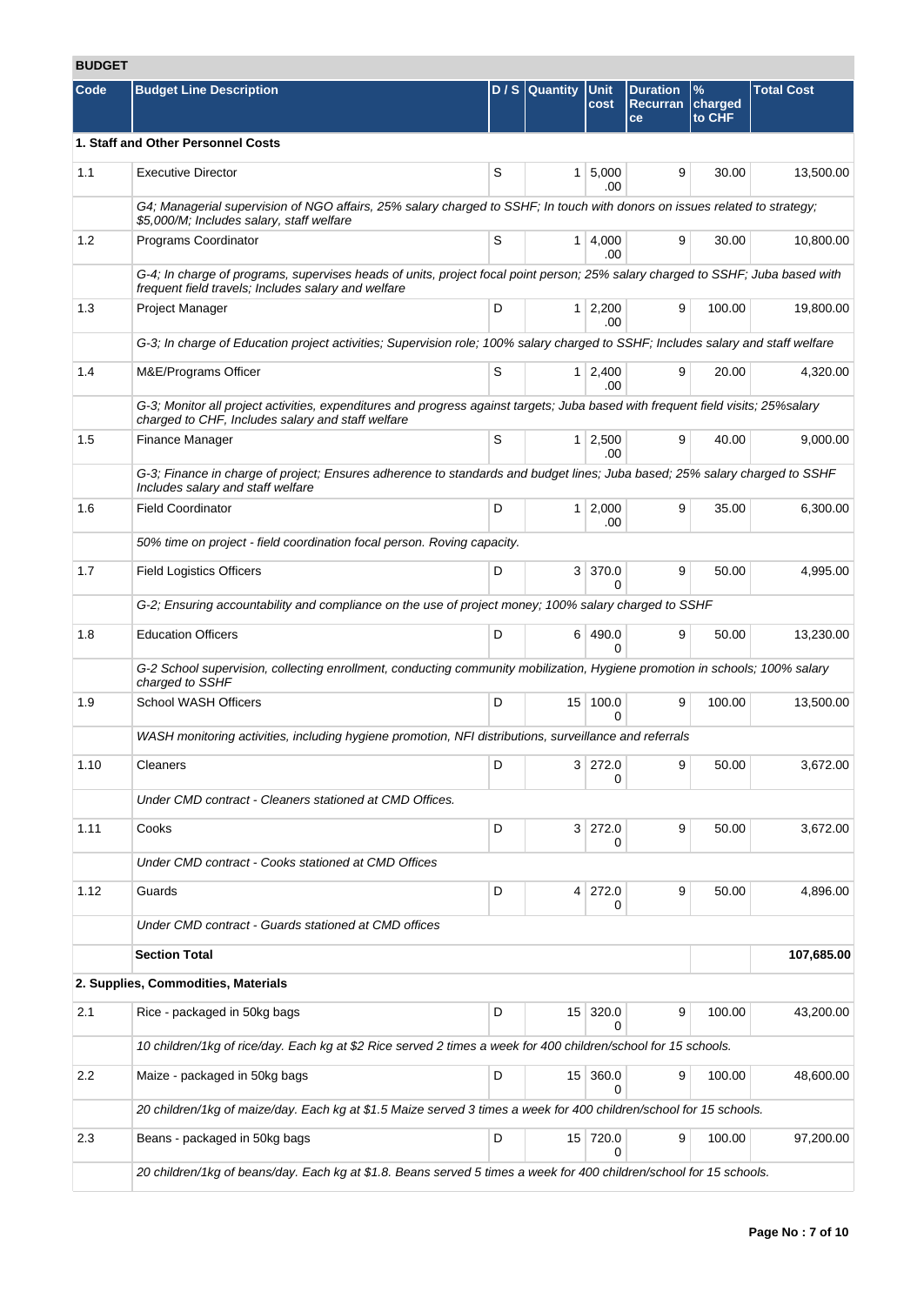| 2.4          | Cooking Oil - packaged in 20 Ltr Jerrycans                                                                                                                                                                                                   | D                                                                                                                                |                 | 15 90.00               | 9 | 100.00   | 12,150.00  |  |
|--------------|----------------------------------------------------------------------------------------------------------------------------------------------------------------------------------------------------------------------------------------------|----------------------------------------------------------------------------------------------------------------------------------|-----------------|------------------------|---|----------|------------|--|
|              | 3 Ltrs of Oil per day/school for 5 days per week. \$1.5/ltr                                                                                                                                                                                  |                                                                                                                                  |                 |                        |   |          |            |  |
| 2.5          | Salt-packaged in 500g ratchets                                                                                                                                                                                                               | D                                                                                                                                |                 | 15 19.20               | 9 | 100.00   | 2,592.00   |  |
|              | 4 kg of salt/school/week each at \$1.2/kg                                                                                                                                                                                                    |                                                                                                                                  |                 |                        |   |          |            |  |
| 2.6          | Ready-made food (Biscuits, Energy bars)                                                                                                                                                                                                      | D                                                                                                                                | 15 <sup>1</sup> | 160.0<br>0             | 9 | 100.00   | 21,600.00  |  |
|              | Ready made packaged biscuits; 800 packets/school/served once/week each at \$0.2                                                                                                                                                              |                                                                                                                                  |                 |                        |   |          |            |  |
| 2.7          | Cooking Materials for schools                                                                                                                                                                                                                | D                                                                                                                                |                 | $15 \mid 1,500$<br>.00 | 1 | 100.00   | 22,500.00  |  |
|              |                                                                                                                                                                                                                                              | \$1,500/school. Includes firewood Stoves, Saucepans/Cooking Pots, plates, bowls for 400 children/school and other kitchen tools. |                 |                        |   |          |            |  |
| 2.8          | Transportation of food supplies, materials and necessities to<br><b>Ayod County</b>                                                                                                                                                          | D                                                                                                                                |                 | 5 6,500<br>.00         | 1 | 100.00   | 32,500.00  |  |
|              | Air charters-\$6,500/rotation; 5 rotations planned for entire project cycle                                                                                                                                                                  |                                                                                                                                  |                 |                        |   |          |            |  |
| 2.9          | In County transportation and distribution costs                                                                                                                                                                                              | D                                                                                                                                | 15              | 100.0<br>$\Omega$      | 9 | 100.00   | 13,500.00  |  |
|              | Movement of food stocks from storage facilities in Jiech, Gorwai and Pagil to designate schools. Includes hire of casual labour in<br>some areas. \$100/school/month                                                                         |                                                                                                                                  |                 |                        |   |          |            |  |
| 2.10         | Hand washing facilities                                                                                                                                                                                                                      |                                                                                                                                  |                 | 15 300.0               | 1 | 100.00   | 4,500.00   |  |
|              | Establishment of hand washing facilities to be put at dining shades in each school To Improve hygiene in schools.                                                                                                                            |                                                                                                                                  |                 |                        |   |          |            |  |
| 2.11         | Aprons/Uniforms and boots for school mothers and cooks                                                                                                                                                                                       | D                                                                                                                                |                 | 128 10.00              | 1 | 100.00   | 1,280.00   |  |
|              | These will be handling the food - necessitating a high level of hygiene and sanitation. Uniforms/Aprons will be provided together<br>with gumboots inorder to avoid WASH related diseases due to contamination of food. 128 pcs each at \$10 |                                                                                                                                  |                 |                        |   |          |            |  |
| 2.12         | Storage and Management of storage facilities in Ayod                                                                                                                                                                                         | D                                                                                                                                | 3 I             | 150.0<br>0             | 9 | 100.00   | 4,050.00   |  |
|              | Includes maintenance costs of food stores/month in Jiech, Gorwai and Pagil                                                                                                                                                                   |                                                                                                                                  |                 |                        |   |          |            |  |
| 2.13         | Visibility and signage                                                                                                                                                                                                                       | D                                                                                                                                | 202             | 5.00                   | 1 | 100.00   | 1,010.00   |  |
|              | T-shirts, Caps For 202 stakeholders each at \$5. Includes supply of posters and banners.                                                                                                                                                     |                                                                                                                                  |                 |                        |   |          |            |  |
|              | <b>Section Total</b>                                                                                                                                                                                                                         |                                                                                                                                  |                 |                        |   |          | 304,682.00 |  |
| 3. Equipment |                                                                                                                                                                                                                                              |                                                                                                                                  |                 |                        |   |          |            |  |
| NA           | NА                                                                                                                                                                                                                                           | <b>NA</b>                                                                                                                        | 0               | 0.00                   | 0 | $\Omega$ | 0.00       |  |
|              | ΝA                                                                                                                                                                                                                                           |                                                                                                                                  |                 |                        |   |          |            |  |
|              | <b>Section Total</b>                                                                                                                                                                                                                         |                                                                                                                                  |                 |                        |   |          | 0.00       |  |
|              | 4. Contractual Services                                                                                                                                                                                                                      |                                                                                                                                  |                 |                        |   |          |            |  |
| 4.1          | Establishment of Kitchens/Cooking Spaces for supported<br>schools                                                                                                                                                                            | D                                                                                                                                |                 | $15 \mid 1,550$<br>.00 | 1 | 100.00   | 23,250.00  |  |
|              | Semi - permanent construction works; 6mX4m - Iron Sheet, Timber and Nails + labour. 1/school for 15 schools each at \$1,550                                                                                                                  |                                                                                                                                  |                 |                        |   |          |            |  |
| 4.2          | Establishment of food stores in Jiech, Gorwai and Pagil                                                                                                                                                                                      | D                                                                                                                                |                 | 3   4,100<br>.00       | 1 | 100.00   | 12,300.00  |  |
|              | Semi - permanent stores - Jiech, Gorwai and Pagil. 8mx10m; Iron Sheets, Timber, Nails, cement and pallets. each at \$4,100.                                                                                                                  |                                                                                                                                  |                 |                        |   |          |            |  |
| 4.3          | Establishment of dining shades                                                                                                                                                                                                               | D                                                                                                                                |                 | 15 900.0<br>0          | 1 | 100.00   | 13,500.00  |  |
|              | 15 Dining Shades; 1/school at \$900 - Fitted with sitting capacity for children.Semi - permanent construction works.                                                                                                                         |                                                                                                                                  |                 |                        |   |          |            |  |
| 4.4          | Incentives for food preparers - school mothers and cooks                                                                                                                                                                                     | D                                                                                                                                |                 | 60 25.00               | 9 | 100.00   | 13,500.00  |  |
|              | Monthly incentives for food preparers. 4/school.                                                                                                                                                                                             |                                                                                                                                  |                 |                        |   |          |            |  |
| 4.5          |                                                                                                                                                                                                                                              |                                                                                                                                  |                 |                        |   |          |            |  |
|              | Supply and Delivery of Locally sourced firewood and charcoal.                                                                                                                                                                                | D                                                                                                                                | 15 <sup>1</sup> | 150.0<br><sup>0</sup>  | 9 | 100.00   | 20,250.00  |  |
|              | Local solicitation of firewood from areas of Ayod.On - ground experience indicates each school will require \$150/month for<br>firewood solicitation.                                                                                        |                                                                                                                                  |                 |                        |   |          |            |  |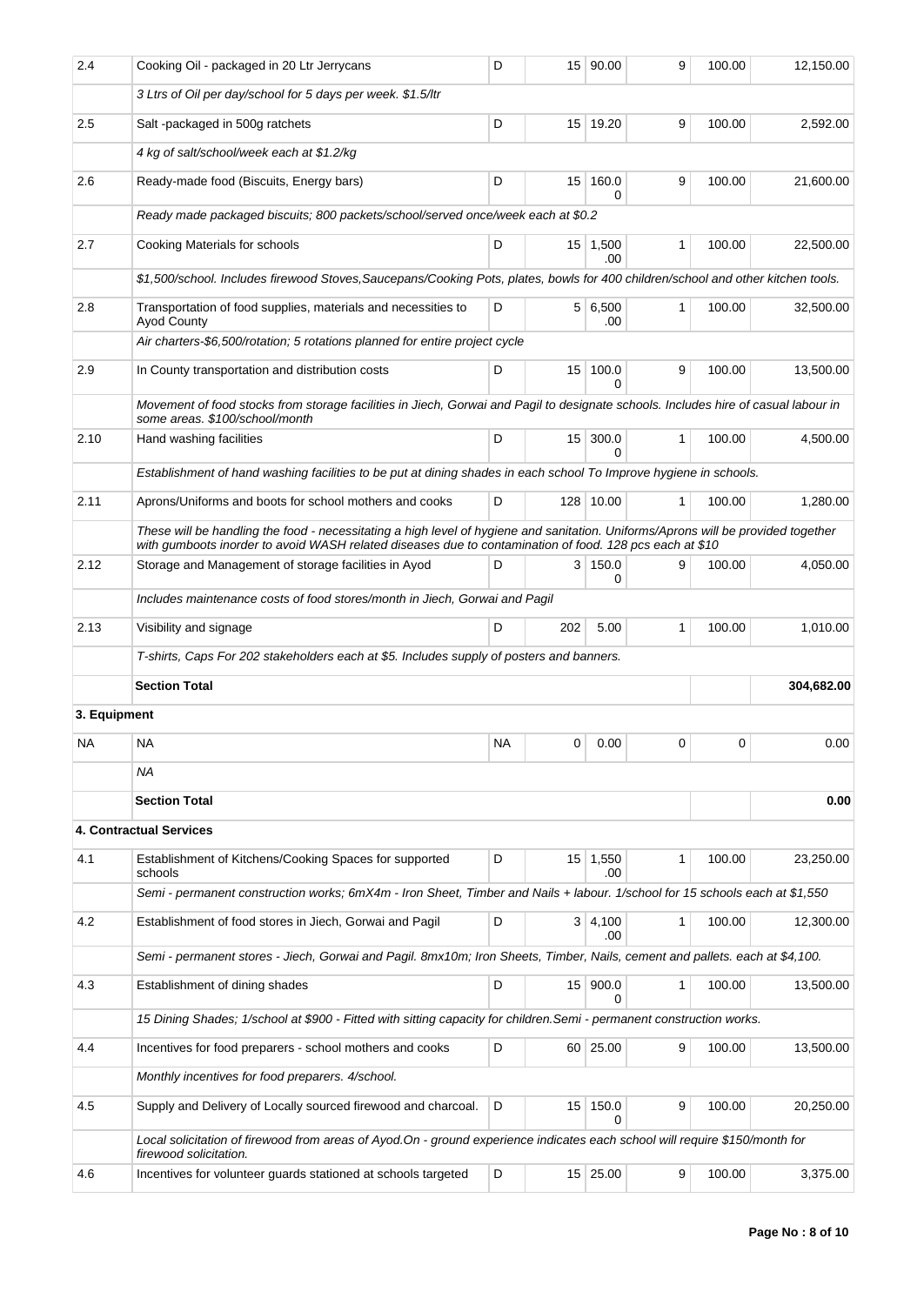|                         | Monthly incentives for volunteer guards stationed at schools supported.1 guard/school. each at \$25/month                                                                                                                                                |    |                |                       |              |        |            |  |
|-------------------------|----------------------------------------------------------------------------------------------------------------------------------------------------------------------------------------------------------------------------------------------------------|----|----------------|-----------------------|--------------|--------|------------|--|
| 4.7                     | 3<br>Refresher training of stakeholders including teachers. PTAs<br>D<br>368<br>5.00<br>100.00<br>and cooks                                                                                                                                              |    |                |                       |              |        | 5,520.00   |  |
|                         | Refresher trainings of stakeholders on referral pathways, cross cutting issues and school feeding management in emergency.<br>\$5/person for 368 persons                                                                                                 |    |                |                       |              |        |            |  |
| 4.8                     | PTA/Teacher led WASH, Nutrition, Health, Protection<br>awareness campaigns                                                                                                                                                                               | D  |                | 2   500.0<br>O        | 9            | 100.00 | 9,000.00   |  |
|                         | Village level campaigns organized under the school settings to reach out to communities in the vicinity. These will be conducted<br>under the quidance of actors in the locations. 2 campaigns/month across the entire project period each costing \$500 |    |                |                       |              |        |            |  |
|                         | <b>Section Total</b>                                                                                                                                                                                                                                     |    |                |                       |              |        | 100,695.00 |  |
| 5. Travel               |                                                                                                                                                                                                                                                          |    |                |                       |              |        |            |  |
| 5.1                     | In Country Flights-UNHASS                                                                                                                                                                                                                                | D  |                | 2   550.0<br>0        | 9            | 100.00 | 9,900.00   |  |
|                         | UNHASS flights for project implementation. 2 staff/month return ticket at \$550.                                                                                                                                                                         |    |                |                       |              |        |            |  |
| 5.2                     | Staff per Diems                                                                                                                                                                                                                                          | D  |                | 6 100.0<br>0          | 9            | 50.00  | 2,700.00   |  |
|                         | SPD for Juba and field staff directly involved in project implementation                                                                                                                                                                                 |    |                |                       |              |        |            |  |
|                         | <b>Section Total</b>                                                                                                                                                                                                                                     |    | 12,600.00      |                       |              |        |            |  |
|                         | 6. Transfers and Grants to Counterparts                                                                                                                                                                                                                  |    |                |                       |              |        |            |  |
| <b>NA</b>               | <b>NA</b>                                                                                                                                                                                                                                                | NA | 0              | 0.00                  | 0            | 0      | 0.00       |  |
|                         | ΝA                                                                                                                                                                                                                                                       |    |                |                       |              |        |            |  |
|                         | <b>Section Total</b>                                                                                                                                                                                                                                     |    |                |                       |              |        | 0.00       |  |
|                         | 7. General Operating and Other Direct Costs                                                                                                                                                                                                              |    |                |                       |              |        |            |  |
| 7.1                     | Office Rent (Juba and Bor Office)                                                                                                                                                                                                                        | S  | 1 <sup>1</sup> | 2,000<br>.00.         | 9            | 30.00  | 5,400.00   |  |
|                         | Office rent paid monthly for Juba, and state level office. Mainly for field support and coordination. \$2000/month. 30% contribution<br>from project.                                                                                                    |    |                |                       |              |        |            |  |
| 7.2                     | Office, Administrative and Maintenance Costs.                                                                                                                                                                                                            | S  |                | $1 \mid 1,500$<br>.00 | 9            | 30.00  | 4,050.00   |  |
|                         | Running Costs - Utilities such as Water, Electricity, Air Conditioning, Cleaning. This includes coordination costs such as<br>transportation within Juba and Bor. \$1,000/month. 30% contribution.                                                       |    |                |                       |              |        |            |  |
| 7.3                     | <b>Communication Costs</b>                                                                                                                                                                                                                               | S  | 1              | 1,500<br>.00          | 9            | 30.00  | 4,050.00   |  |
|                         | This includes contribution to monthly Internet costs in Juba, Bor and Ayod; monthly satellite and GSM call costs. \$1,600/month.<br>30% contribution from project.                                                                                       |    |                |                       |              |        |            |  |
| 7.4                     | Bank charges                                                                                                                                                                                                                                             | D  |                | $1 \mid 5,808$<br>.40 | $\mathbf{1}$ | 100.00 | 5,808.40   |  |
|                         | 1% charge on total project cost.                                                                                                                                                                                                                         |    |                |                       |              |        |            |  |
|                         | <b>Section Total</b>                                                                                                                                                                                                                                     |    |                |                       |              |        | 19,308.40  |  |
| <b>SubTotal</b>         |                                                                                                                                                                                                                                                          |    | 1,018.00       |                       |              |        | 544,970.40 |  |
| Direct                  |                                                                                                                                                                                                                                                          |    |                |                       |              |        | 493,850.40 |  |
| Support                 |                                                                                                                                                                                                                                                          |    |                |                       |              |        | 51,120.00  |  |
| <b>PSC Cost</b>         |                                                                                                                                                                                                                                                          |    |                |                       |              |        |            |  |
| <b>PSC Cost Percent</b> |                                                                                                                                                                                                                                                          |    |                |                       |              |        | 7.00       |  |
| <b>PSC Amount</b>       |                                                                                                                                                                                                                                                          |    |                |                       |              |        | 38,147.93  |  |
| <b>Total Cost</b>       |                                                                                                                                                                                                                                                          |    |                |                       |              |        | 583,118.33 |  |